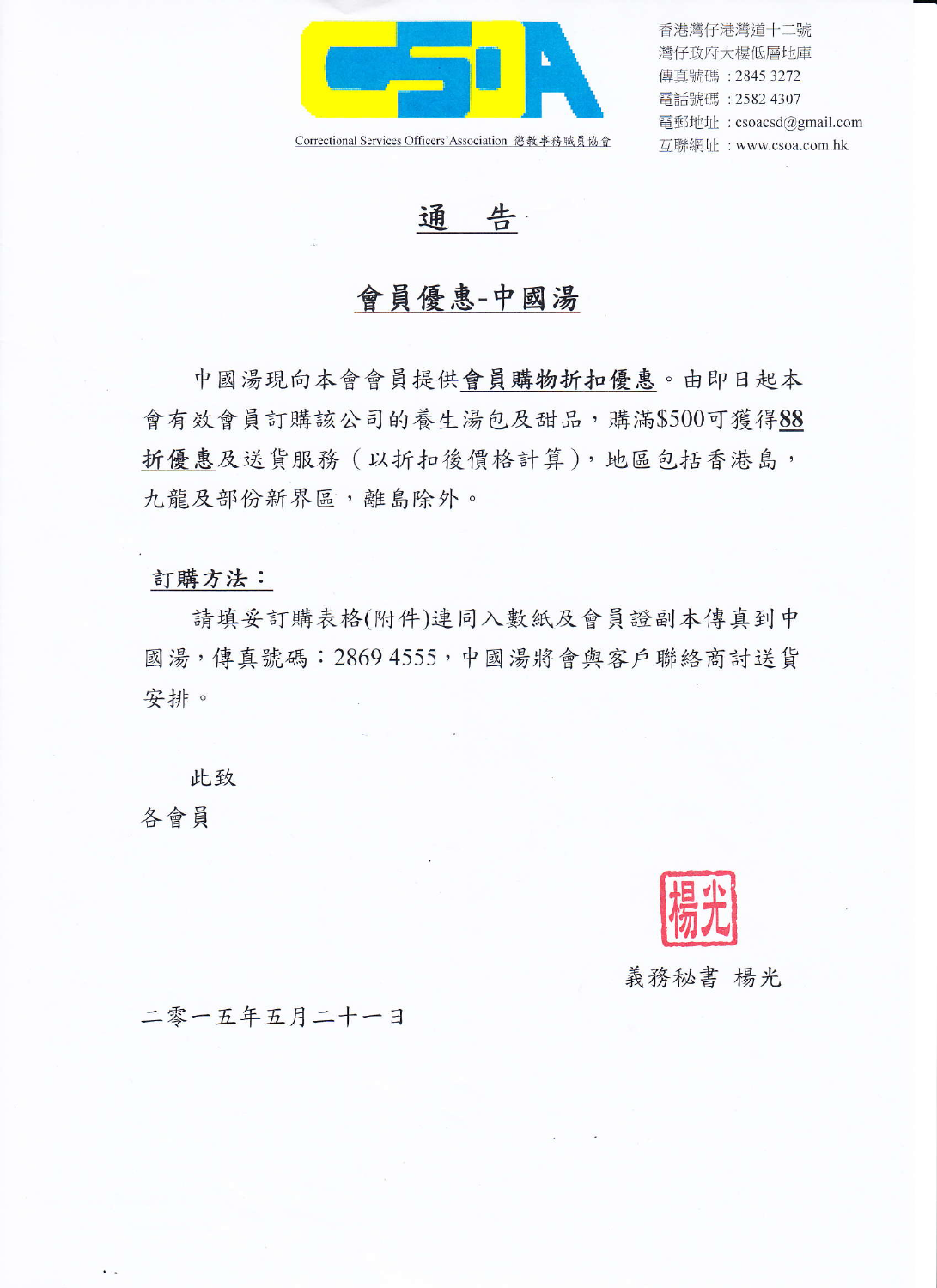



Tel: 2818 3770 Fax: 2869 4555 7A Kwong Ga Fty Bldg., 64 Victoria Rd, HK www.chinesesoup.com



| <b>Name:</b>             | Tel: | Date: |  |
|--------------------------|------|-------|--|
|                          |      |       |  |
| <b>Delivery Address:</b> |      |       |  |

**Delivery Time:** 

 $(AM/PM)$ 

|                | * 養生湯包*                                                                          | 350ml | Qty | 600ml | Qty |
|----------------|----------------------------------------------------------------------------------|-------|-----|-------|-----|
| 1              | 土伏苓龜板生地豬展湯<br>Turtle & Lean Pork Herbal Soup<br>功效:清熱除燥,去濕解毒 利尿去腫,合濕重季節飲用。       |       |     | \$75  |     |
| $\overline{c}$ | 川芎白芷天麻魚頭湯<br>Fish Head Herbal Soup<br>功效:益腦,祛頭風,止頭痛,解眩暈,婦女週期調理。                  |       |     | \$75  |     |
| 3              | 花膠象拔蚌杞子紅棗雞湯<br>Fish Maw, Geoduck & Chicken Soup<br>功效:補氣血,養肝明目,潤燥美顏。             | \$59  |     | \$83  |     |
| $4*$           | 腐竹胡椒豬肚湯 (內有豬肚)<br>Spicy Pork Stomach & Tofu Skin Soup<br>功效:驅風散寒,温中暖胃,對胃寒腹痛頗有療效。 | \$53  |     | \$75  |     |
| $5*$           | 杏汁白肺湯 (內有豬肺,銀杏)<br>Pork Lung & Almond Soup<br>功效:潤肺潤腸,順氣清熱。                      | \$59  |     | \$83  |     |
| 6              | 椰子雪耳杏仁川貝瘦肉湯<br>Fresh Coconut & White Fungus Soup<br>功效:清肺火,去胃熱,除煩利水,腔損舌腫。        | \$59  |     | \$83  |     |
| $7^{\star}$    | 鱷魚尾膠川貝雪梨湯 (內有尾膠)<br>Tail of Wild Crocodile & Pear Soup<br>功效:固本强身,合呼吸道不適及哮喘人士。   | \$68  | N/A |       |     |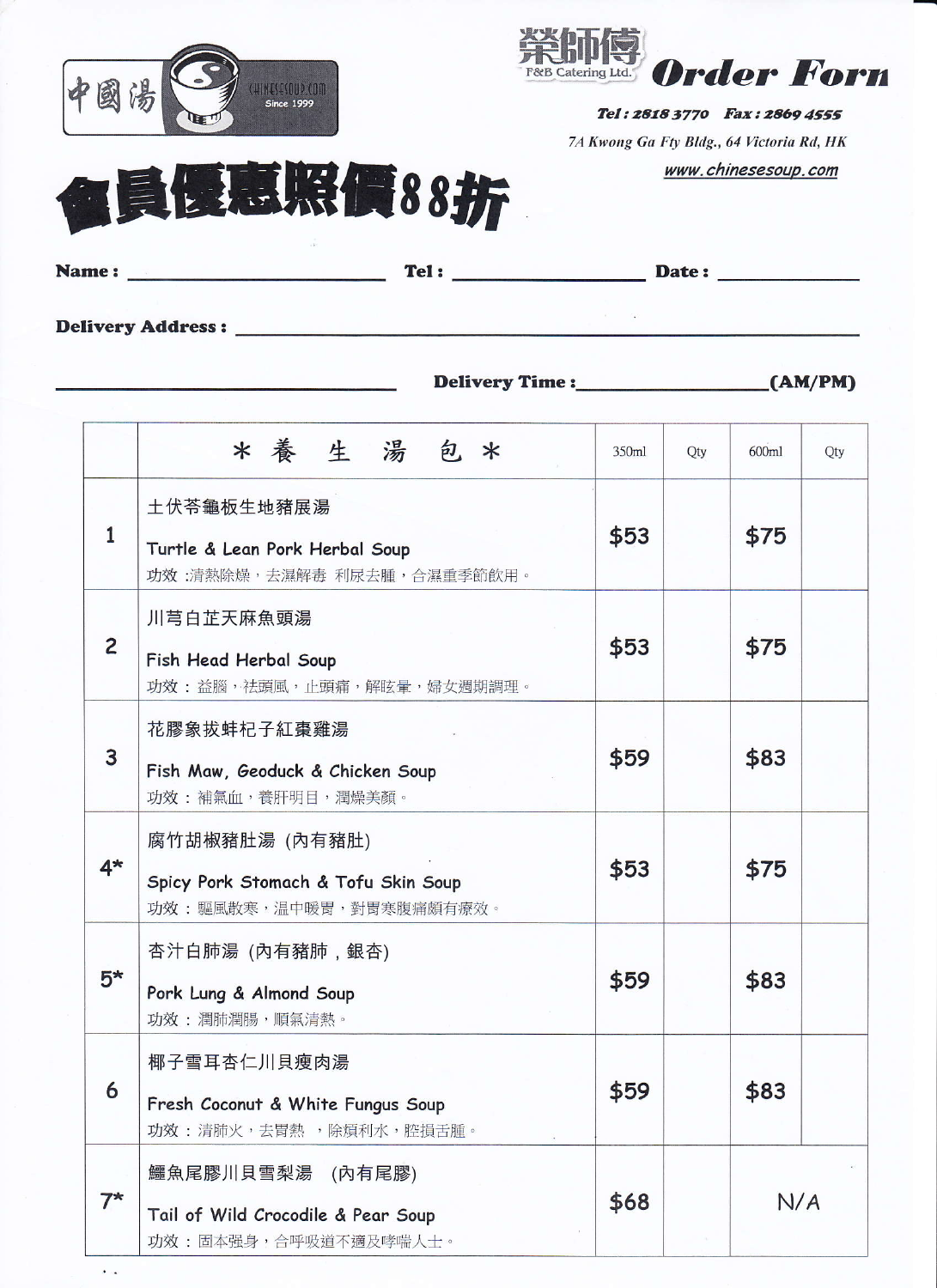| $8*$  | 原件花膠海螺雲腿烏湯<br>Fish Maw, Conch & White Feather Chicken<br>功效:補而不燥,可預防骨骼退化增强抵抗力。           | \$68 |      | N/A   |  |
|-------|------------------------------------------------------------------------------------------|------|------|-------|--|
| 9     | 雞骨草甘筍粟米豬展湯<br>Chinese Herbs, Carrot, Corn & Pork Shank<br>功效:養肝和胃,去濕清熱。                  | \$49 |      | \$70  |  |
| 10    | 川貝海底椰蘋果瘦肉湯<br>Apple, Seabed coconut & Lean Pork Soup<br>功效:内熱喉乾、痰多便結。                    | \$49 |      | \$70  |  |
| 11    | 雪梨嚮螺無花果瘦肉湯<br>Pear, Conch, Fig & lean Pork Soup<br>功效:解燥生津,治咽乾口渴。                        | \$49 | \$70 |       |  |
| 12    | 花膠鮮奶杏仁豬展湯<br>Pork shank with Fish maw, Fresh milk and Almond<br>功效:滋補養顏,滋陰健體。            | \$59 | N/A  |       |  |
| 13    | 花旗參螺頭花膠雞湯<br>Chicken with American ginseng, conch and Fish maw<br>功效:清熱下火,滋陰養顏。          | \$62 |      | N/A   |  |
| 14    | 粉葛土茯苓赤小豆扁豆甘筍瘦肉湯<br>Pork shank with Kudzu, Glabrous<br>功效:生津除燥,去濕解毒。                      | \$52 |      | N/A   |  |
| 15    | 昆布海藻大生地瘦肉湯<br>Lean pork with kelp, seaweed and da shan dei<br>功效:清血解毒、去濕疹、治暗瘡。           | \$49 |      | N/A   |  |
| $16*$ | 靈芝保心湯<br>Lean Pork with Ling Zhi, Conch, Sea Cucumber and Honey Dates<br>功效:能降膽因醇,增强免疫力。 | \$66 |      | \$105 |  |
| 17    | 花膠海參螺頭瑤柱豬展湯<br>Fish Maw, Sea Cucumber, Dried Scallop Soup<br>功效:滋陰、含豐富骨膠原,是天然護膚品。        | \$59 |      | \$83  |  |
| 18    | 蕃茄甘筍豆腐石班魚湯<br>Fish soup with Tomato, Carrot and Tofu<br>功效:含高蛋白質, 維他命B 。                 | \$55 |      | N/A   |  |